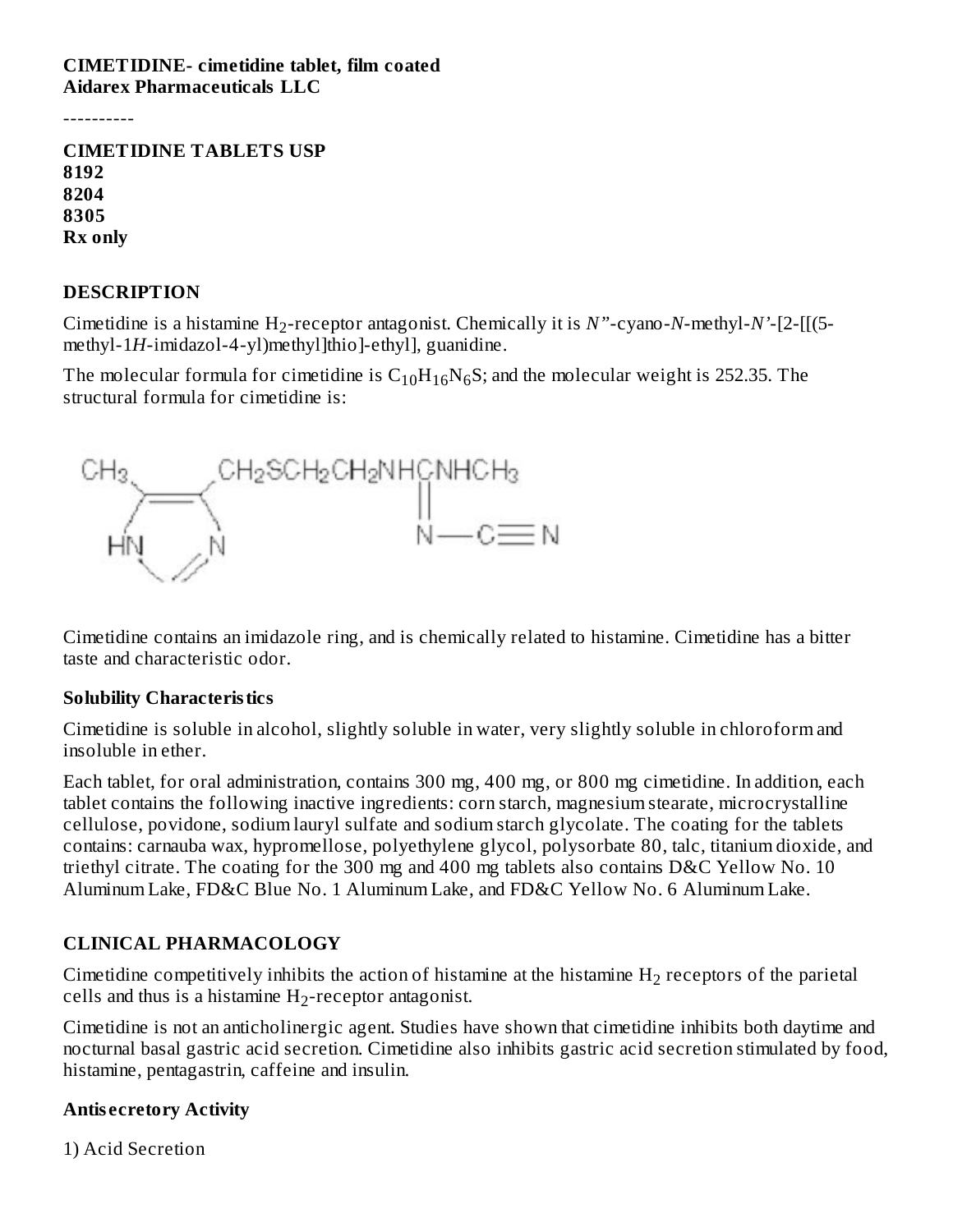## *Nocturnal*

Cimetidine 800 mg orally at bedtime reduces mean hourly  $H^+$  activity by greater than 85% over an eight-hour period in duodenal ulcer patients, with no effect on daytime acid secretion. Cimetidine 1600 mg orally at bedtime produces 100% inhibition of mean hourly  $\mathrm{H}^+$  activity over an eight-hour period in duodenal ulcer patients, but also reduces  $H^+$  activity by 35% for an additional five hours into the following morning. Cimetidine 400 mg twice daily and 300 mg four times daily decrease nocturnal acid secretion in a dose-related manner, i.e., 47% to 83% over a six- to eight-hour period and 54% over a nine-hour period, respectively.

## *Food stimulated*

During the first hour after a standard experimental meal, oral cimetidine 300 mg inhibited gastric acid secretion in duodenal ulcer patients by at least 50%. During the subsequent two hours cimetidine inhibited gastric acid secretion by at least 75%.

The effect of a 300 mg breakfast dose of cimetidine continued for at least four hours and there was partial suppression of the rise in gastric acid secretion following the luncheon meal in duodenal ulcer patients. This suppression of gastric output was enhanced and could be maintained by another 300 mg dose of cimetidine given with lunch.

In another study, cimetidine 300 mg given with the meal increased gastric pH as compared with placebo.

|         | <b>Cimetidine Placebo</b> |     |
|---------|---------------------------|-----|
| 1 hour  | 3.5                       | 2.6 |
| 2 hours | 3.1                       | 1.6 |
| 3 hours | 3.8                       | 1.9 |
| 4 hours | 6.1                       | ר ר |

#### **Table 1. Mean Gastric pH**

## *24-Hour mean H activity +*

Cimetidine 800 mg at bedtime, 400 mg twice daily and 200 mg four times daily all provide a similar, moderate (less than 60%) level of 24-hour acid suppression. However, the 800 mg at bedtime regimen exerts its entire effect on nocturnal acid, and does not affect daytime gastric physiology.

## *Chemically stimulated*

Oral cimetidine significantly inhibited gastric acid secretion stimulated by betazole (an isomer of histamine), pentagastrin, caffeine and insulin as follows:

| <b>Stimulant</b> | <b>Stimulant Dose</b>                                           | <b>Cimetidine</b>     | % Inhibition                    |
|------------------|-----------------------------------------------------------------|-----------------------|---------------------------------|
| Betazole         | $1.5 \text{ mg/kg}$ (sc)                                        | $300 \text{ mg}$ (po) | 85% at 2 ½ hours                |
|                  | Pentagastrin 6 mcg/kg/hr (iv)                                   |                       | 100 mg/hr (iv) $60\%$ at 1 hour |
| Caffeine         | 5 mg/kg/hr (iv)                                                 |                       | 300 mg (po)   100% at 1 hour    |
| Insulin          | 0.03 units/kg/hr (iv) $100 \text{ mg/hr}$ (iv) $82\%$ at 1 hour |                       |                                 |

When food and betazole were used to stimulate secretion, inhibition of hydrogen ion concentration usually ranged from 45 to 75% and the inhibition of volume ranged from 30 to 65%.

## 2) Pepsin

Oral cimetidine 300 mg reduced total pepsin output as a result of the decrease in volume of gastric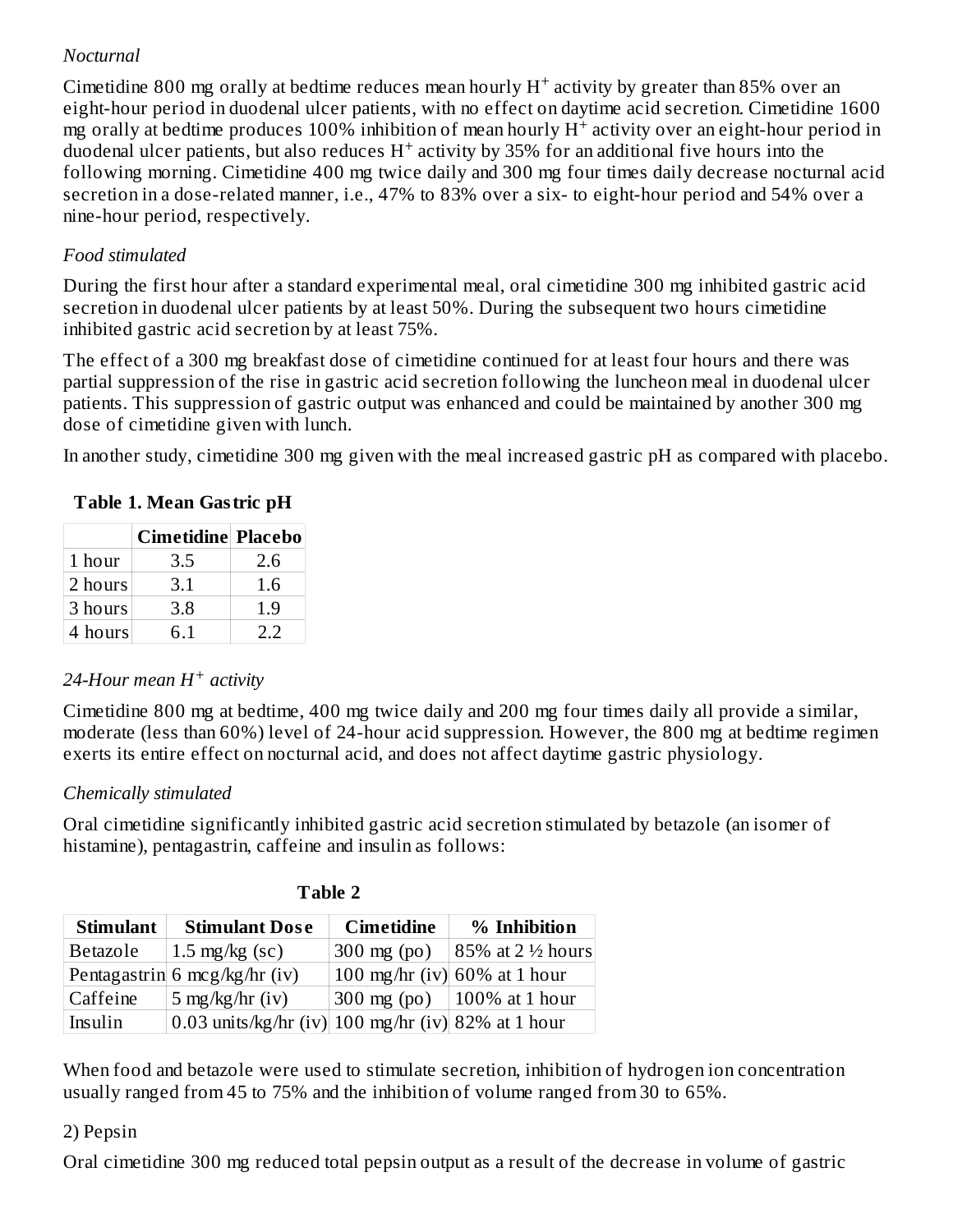juice.

3) Intrinsic Factor

Intrinsic factor secretion was studied with betazole as a stimulant. Oral cimetidine 300 mg inhibited the rise in intrinsic factor concentration produced by betazole, but some intrinsic factor was secreted at all times.

# **Other**

Lower Esophageal Sphincter Pressure and Gastric Emptying

Cimetidine has no effect on lower esophageal sphincter (LES) pressure or the rate of gastric emptying.

**Pharmacokinetics** 

Cimetidine is rapidly absorbed after oral administration and peak levels occur in 45 to 90 minutes. The half-life of cimetidine is approximately 2 hours. Blood concentrations remain above that required to provide 80% inhibition of basal gastric acid secretion for 4 to 5 hours following a dose of 300 mg.

The principal route of excretion of cimetidine is the urine. Following oral administration, the drug is extensively metabolized, the sulfoxide being the major metabolite. Following a single oral dose, 48% of the drug is recovered from the urine after 24 hours as the parent compound.

# **Clinical Trials**

## Duodenal Ulcer

Cimetidine has been shown to be effective in the treatment of active duodenal ulcer and, at reduced dosage, in maintenance therapy following healing of active ulcers.

## *Active duodenal ulcer*

Cimetidine accelerates the rate of duodenal ulcer healing. Healing rates reported in U.S. and foreign controlled trials with oral cimetidine are summarized below, beginning with the regimen providing the lowest nocturnal dose.

|        | Regimen 300 mg four times daily 400 mg twice daily 800 mg at bedtime 1600 mg at bedtime |     |     |                          |
|--------|-----------------------------------------------------------------------------------------|-----|-----|--------------------------|
| week 4 | 68%                                                                                     | 73% | 80% | 86%                      |
| week 6 | 80%                                                                                     | 80% | 89% | $\overline{\phantom{0}}$ |
| week 8 |                                                                                         | 92% | 94% | -                        |

\* Averages from controlled clinical trials.

A U.S., double-blind, placebo-controlled, dose-ranging study demonstrated that all once-daily at bedtime cimetidine regimens were superior to placebo in ulcer healing and that cimetidine 800 mg at bedtime healed 75% of patients at four weeks. The healing rate with 800 mg at bedtime was significantly superior to 400 mg at bedtime (66%) and not significantly different from 1600 mg at bedtime (81%).

In the U.S. dose-ranging trial, over 80% of patients receiving cimetidine 800 mg at bedtime experienced nocturnal pain relief after one day. Relief from daytime pain was reported in 70% of patients after two days. As with ulcer healing, the 800 mg at bedtime dose was superior to 400 mg at bedtime and not different from 1600 mg at bedtime.

In foreign, double-blind studies with cimetidine 800 mg at bedtime, 79 to 85% of patients were healed at four weeks.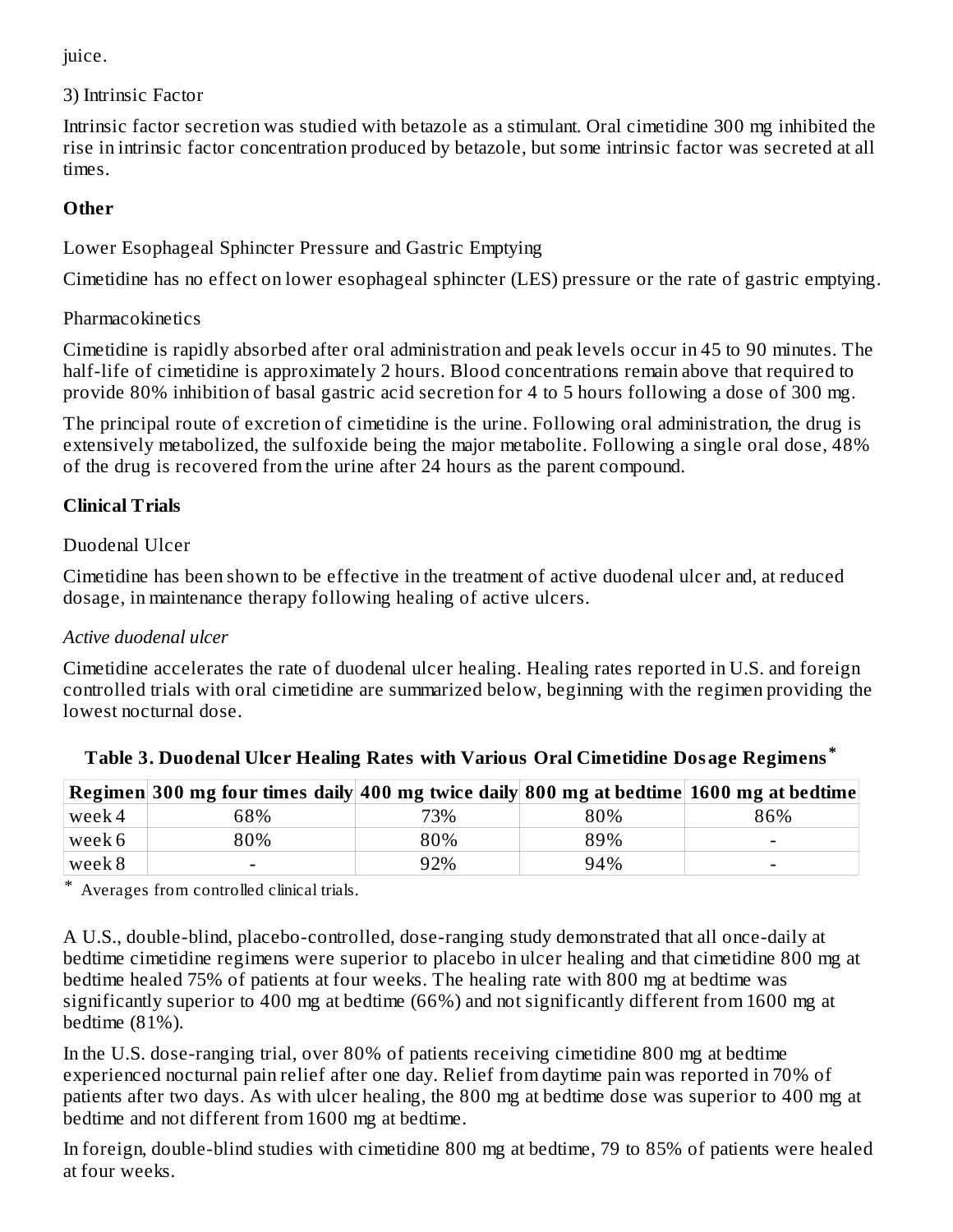While short-term treatment with cimetidine can result in complete healing of the duodenal ulcer, acute therapy will not prevent ulcer recurrence after cimetidine has been discontinued. Some follow-up studies have reported that the rate of recurrence once therapy was discontinued was slightly higher for patients healed on cimetidine than for patients healed on other forms of therapy; however, the cimetidine-treated patients generally had more severe disease.

#### *Maintenance therapy in duodenal ulcer*

Treatment with a reduced dose of cimetidine has been proven effective as maintenance therapy following healing of active duodenal ulcers.

In numerous placebo-controlled studies conducted worldwide, the percent of patients with observed ulcers at the end of one year's therapy with cimetidine 400 mg at bedtime was significantly lower (10% to 45%) than in patients receiving placebo (44% to 70%). Thus, from 55% to 90% of patients were maintained free of observed ulcers at the end of one year with cimetidine 400 mg at bedtime.

Factors such as smoking, duration and severity of disease, gender, and genetic traits may contribute to variations in actual percentages.

Trials of other anti-ulcer therapy, whether placebo-controlled, positive-controlled or open, have demonstrated a range of results similar to that seen with cimetidine.

#### Active Benign Gastric Ulcer

Cimetidine has been shown to be effective in the short-term treatment of active benign gastric ulcer.

In a multicenter, double-blind U.S. study, patients with endoscopically confirmed benign gastric ulcer were treated with cimetidine 300 mg four times a day or with placebo for six weeks. Patients were limited to those with ulcers ranging from 0.5 to 2.5 cm in size. Endoscopically confirmed healing at six weeks was seen in significantly<sup>a</sup> more cimetidine-treated patients than in patients receiving the placebo, as shown below:

#### **Table 4. Rate of Endos copically Confirmed Gastric Ulcer Healing**

|                                              | Cimetidine                 | <b>Placebo</b> |
|----------------------------------------------|----------------------------|----------------|
| l week 2-                                    | $14/63$ (22%)   7/63 (11%) |                |
| total at week 6 43/65 $(66\%)^*$ 30/67 (45%) |                            |                |
| ∗<br>$\cdot$ $\wedge$ $\sim$ $\sim$          |                            |                |

\*  $p < 0.05$ 

In a similar multicenter U.S. study of the 800 mg at bedtime oral regimen, the endoscopically confirmed healing rates were:

#### **Table 5. Rate of Endos copically Confirmed Gastric Ulcer Healing**

|                                                      | Cimetidine | Placebo |  |  |
|------------------------------------------------------|------------|---------|--|--|
| total at week 6 63/83 (76%) <sup>*</sup> 44/80 (55%) |            |         |  |  |
|                                                      |            |         |  |  |

\*  $p = 0.005$ 

Similarly, in worldwide double-blind clinical studies, endoscopically evaluated benign gastric ulcer healing rates were consistently higher with cimetidine than with placebo.

## **Gastroesophageal Reflux Dis eas e**

In two multicenter, double-blind, placebo-controlled studies in patients with gastroesophageal reflux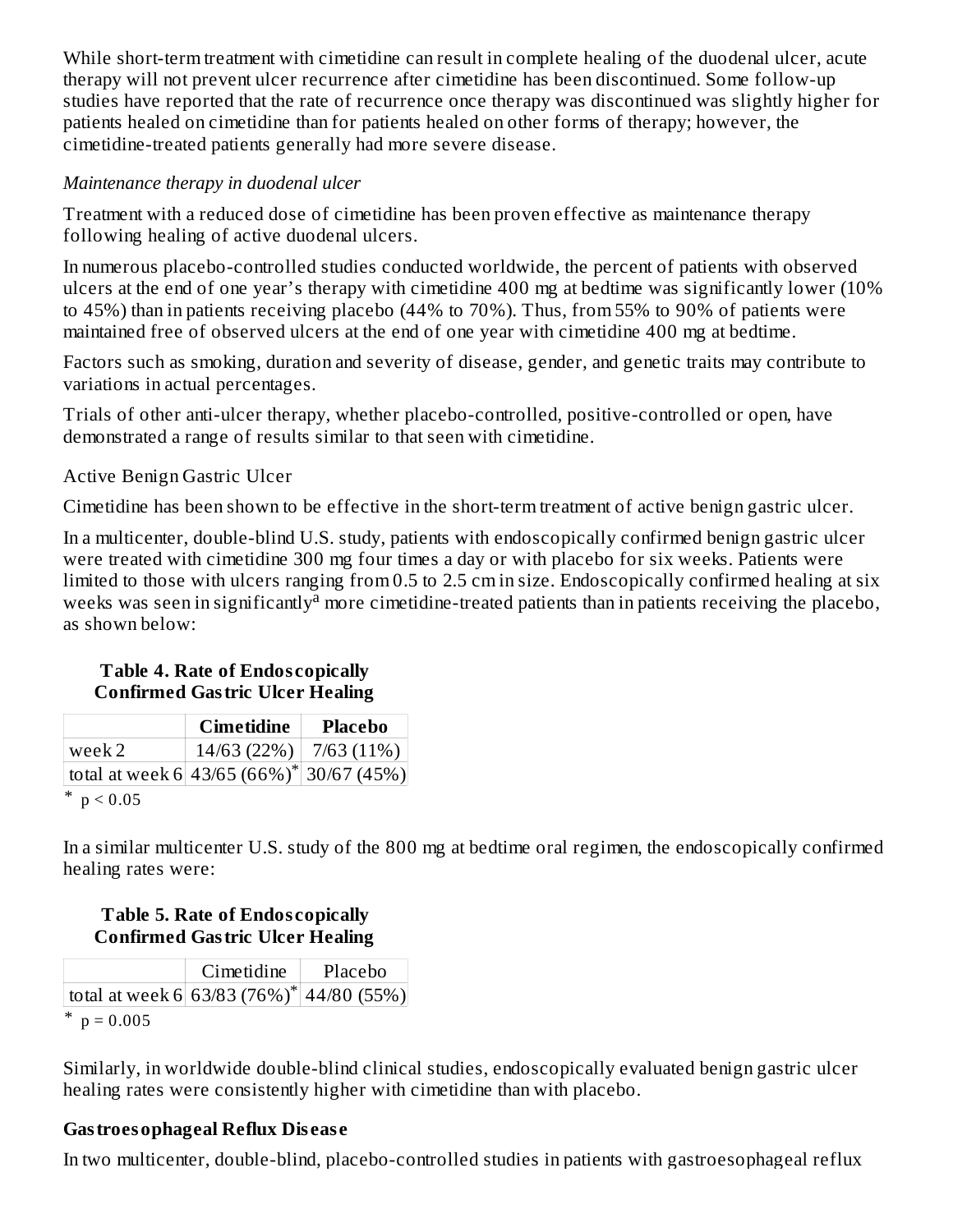disease (GERD) and endoscopically proven erosions and/or ulcers, cimetidine was significantly more effective than placebo in healing lesions. The endoscopically confirmed healing rates were:

| <b>Trial</b> |            | Cimetidine (800 mg<br>twice daily) | Cimetidine (400 mg four<br>times daily) | <b>Placebo</b> | p-Value (800 mg twice<br>daily vs placebo) |
|--------------|------------|------------------------------------|-----------------------------------------|----------------|--------------------------------------------|
| T            | Week       | 45%                                | 52%                                     | 26%            | 0.02                                       |
|              | Week<br>12 | 60%                                | 66%                                     | 42%            | 0.02                                       |
|              | Week       | 50%                                |                                         | 20%            | ${}_{0.01}$                                |
|              | Week<br>12 | 67%                                |                                         | 36%            | ${}_{0.01}$                                |

**Table 6. Rate of Endos copically Confirmed Healing of Erosions and/or Ulcers**

In these trials cimetidine was superior to placebo by most measures in improving symptoms of day- and night-time heartburn, with many of the differences statistically significant. The four times daily regimen was generally somewhat better than the twice daily regimen where these were compared.

## **Pathological Hypers ecretory Conditions (such as Zollinger-Ellison Syndrome)**

Cimetidine significantly inhibited gastric acid secretion and reduced occurrence of diarrhea, anorexia and pain in patients with pathological hypersecretion associated with Zollinger-Ellison Syndrome, systemic mastocytosis and multiple endocrine adenomas. Use of cimetidine was also followed by healing of intractable ulcers.

## **INDICATIONS AND USAGE**

Cimetidine tablets are indicated in:

- **Short-term treatment of active duodenal ulcer.** Most patients heal within 4 weeks and there is rarely reason to use cimetidine at full dosage for longer than 6 to 8 weeks (see **DOSAGE AND ADMINISTRATION**, **Duodenal Ulcer**). Concomitant antacids should be given as needed for relief of pain. However, simultaneous administration of oral cimetidine and antacids is not recommended, since antacids have been reported to interfere with the absorption of oral cimetidine.
- **Maintenance therapy for duodenal ulcer patients at reduced dosage after healing of active ulcer.** Patients have been maintained on continued treatment with cimetidine 400 mg at bedtime for periods of up to five years.
- **Short-term treatment of active benign gastric ulcer.** There is no information concerning usefulness of treatment periods of longer than 8 weeks.
- **Erosive gastroesophageal reflux dis eas e (GERD).** Erosive esophagitis diagnosed by endoscopy. Treatment is indicated for 12 weeks for healing of lesions and control of symptoms. The use of cimetidine beyond 12 weeks has not been established [see **DOSAGE AND ADMINISTRATION**, **Erosive Gastroesophageal Reflux** (**GERD**)].
- **The treatment of pathological hypers ecretory conditions** (i.e., Zollinger-Ellison Syndrome, systemic mastocytosis, multiple endocrine adenomas).

# **CONTRAINDICATIONS**

Cimetidine is contraindicated for patients known to have hypersensitivity to the product.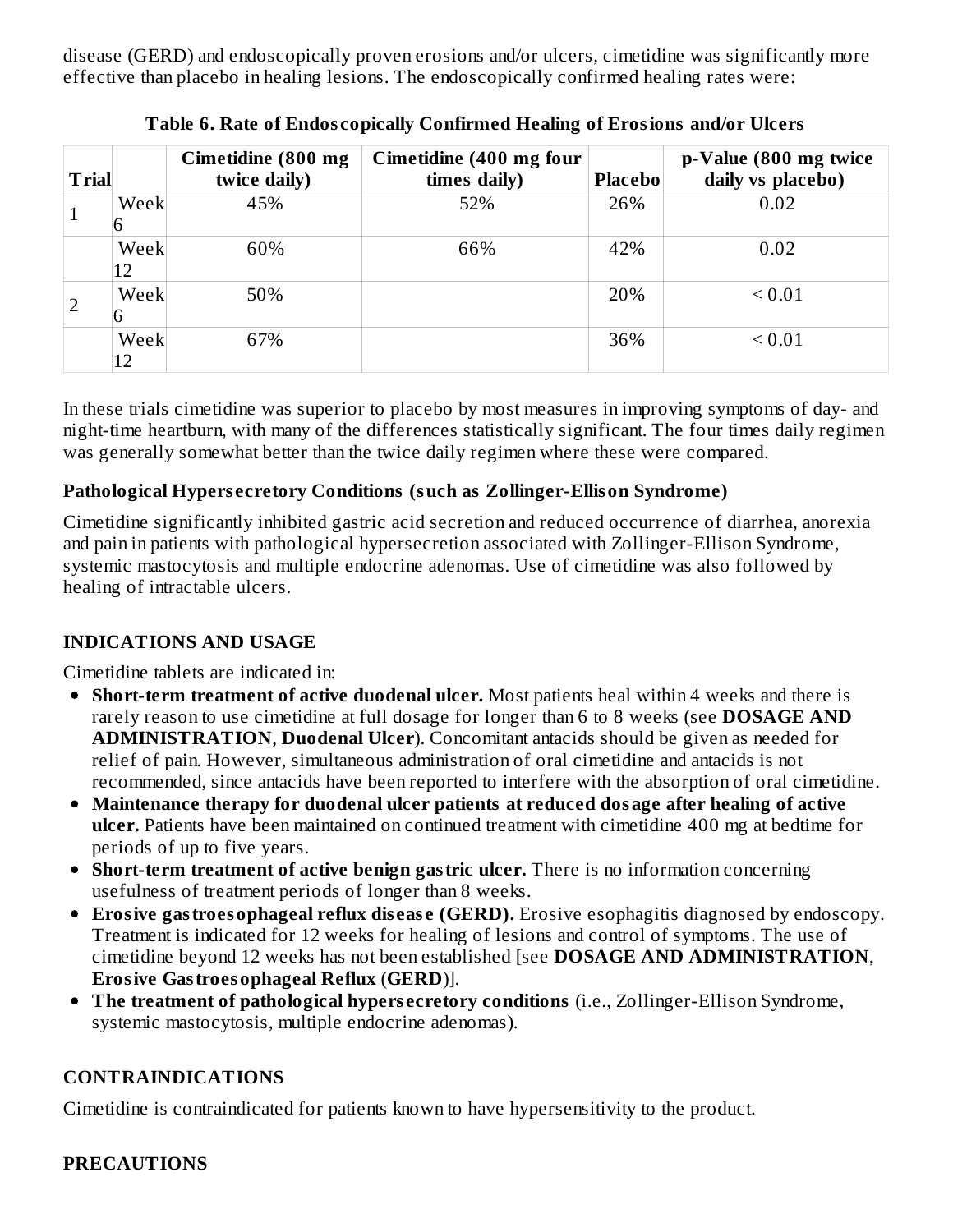## **General**

Rare instances of cardiac arrhythmias and hypotension have been reported following the rapid administration of cimetidine hydrochloride by intravenous bolus.

Symptomatic response to cimetidine therapy does not preclude the presence of a gastric malignancy. There have been rare reports of transient healing of gastric ulcers despite subsequently documented malignancy.

Reversible confusional states (see **ADVERSE REACTIONS**) have been observed on occasion, predominantly, but not exclusively, in severely ill patients. Advancing age (50 or more years) and preexisting liver and/or renal disease appear to be contributing factors. In some patients these confusional states have been mild and have not required discontinuation of cimetidine therapy. In cases where discontinuation was judged necessary the condition was usually cleared within 3 to 4 days of drug withdrawal.

## **Drug Interactions**

Cimetidine, apparently through an effect on certain microsomal enzyme systems, has been reported to reduce the hepatic metabolism of warfarin-type anticoagulants, phenytoin, propanolol, nifedipine, chlordiazepoxide, diazepam, certain tricyclic antidepressants, lidocaine, theophylline and metronidazole, thereby delaying elimination and increasing blood levels of these drugs.

Clinically significant effects have been reported with the warfarin anticoagulants; therefore, close monitoring of prothrombin time is recommended, and adjustment of the anticoagulant dose may be necessary when cimetidine is administered concomitantly. Interaction with phenytoin, lidocaine and theophylline has also been reported to produce adverse clinical effects.

However, a crossover study in healthy subjects receiving either cimetidine 300 mg four times daily or 800 mg at bedtime concomitantly with a 300 mg twice daily dosage of theophylline extended-release tablets (Theo-Dur $^{\circledR}*$ ) demonstrated less alteration in steady-state theophylline peak serum levels with the 800 mg at bedtime regimen, particularly in subjects aged 54 years and older. Data beyond ten days are not available. (Note: All patients receiving theophylline should be monitored appropriately, regardless of concomitant drug therapy.)

Dosage of the drugs mentioned above and other similarly metabolized drugs, particularly those of low therapeutic ratio or in patients with renal and/or hepatic impairment, may require adjustment when starting or stopping concomitantly administered cimetidine to maintain optimum therapeutic blood levels.

Alteration of pH may affect absorption of certain drugs (e.g., ketoconazole). If these products are needed, they should be given at least 2 hours before cimetidine administration.

Additional clinical experience may reveal other drugs affected by the concomitant administration of cimetidine.

## **Carcinogenesis, Mutagenesis, Impairment of Fertility**

In a 24 month toxicity study conducted in rats, at dose levels of 150, 378 and 950 mg/kg/day (approximately 8 to 48 times the recommended human dose), there was a small increase in the incidence of benign Leydig cell tumors in each dose group; when the combined drug-treated groups and control groups were compared, this increase reached statistical significance. In a subsequent 24 month study, there were no differences between the rats receiving 150 mg/kg/day and the untreated controls. However, a statistically significant increase in benign Leydig cell tumor incidence was seen in the rats that received 378 and 950 mg/kg/day. These tumors were common in control groups as well as treated groups and the difference became apparent only in aged rats.

Cimetidine has demonstrated a weak antiandrogenic effect. In animal studies this was manifested as reduced prostate and seminal vesicle weights. However, there was no impairment of mating performance or fertility, nor any harm to the fetus in these animals at doses 8 to 48 times the full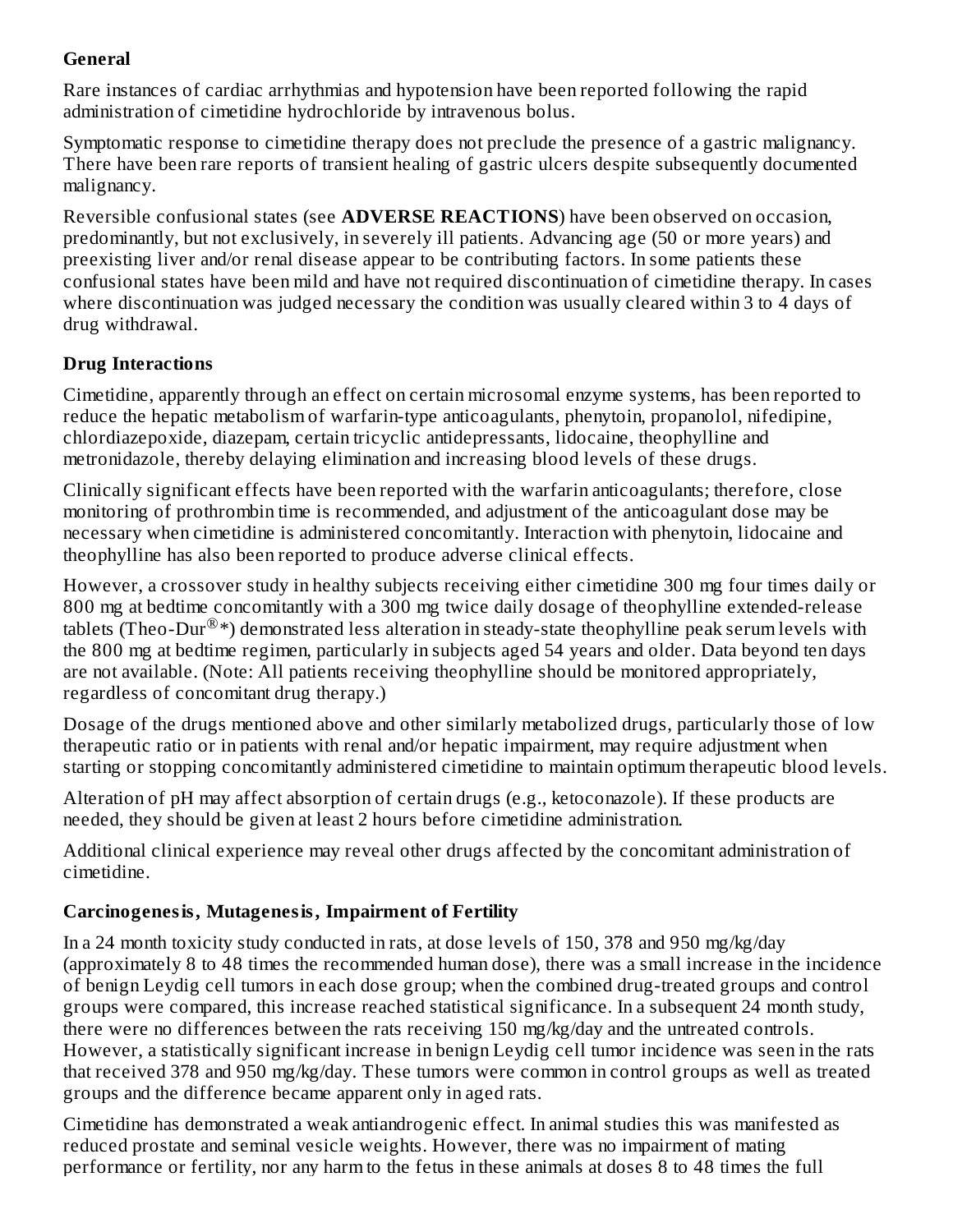therapeutic dose of cimetidine, as compared with controls. The cases of gynecomoastia seen in patients treated for one month or longer may be related to this effect.

In human studies, cimetidine has been shown to have no effect on spermatogenesis, sperm count, motility, morphology or *in vitro* fertilizing capacity.

#### **Pregnancy**

Teratogenic Effects

*Pregnancy category B*

Reproduction studies have been performed in rats, rabbits and mice at doses up to 40 times the normal human dose and have revealed no evidence of impaired fertility or harm to the fetus due to cimetidine. There are, however, no adequate and well-controlled studies in pregnant women. Because animal reproductive studies are not always predictive of human response, this drug should be used during pregnancy only if clearly needed.

## **Nursing Mothers**

Cimetidine is secreted in human milk and, as a general rule, nursing should not be undertaken while a patient is on this drug.

## **Pediatric Us e**

Clinical experience in pediatric patients is limited. Therefore, cimetidine therapy cannot be recommended for pediatric patients under 16, unless, in the judgment of the physician, anticipated benefits outweigh the potential risks. In very limited experience, doses of 20 to 40 mg/kg/day have been used.

## **Immunocompromis ed Patients**

In immunocompromised patients, decreased gastric acidity, including that produced by acid-suppressing agents such as cimetidine, may increase the possibility of a hyperinfection of strongyloidiasis.

## **ADVERSE REACTIONS**

Adverse effects reported in patients taking cimetidine are described below by body system. Incidence figures of 1 in 100 and greater are generally derived from controlled clinical studies.

## **Gastrointestinal**

Diarrhea (usually mild) has been reported in approximately 1 in 100 patients.

# **CNS**

Headaches, ranging from mild to severe, have been reported in 3.5% of 924 patients taking 1600 mg/day, 2.1% of 2,225 patients taking 800 mg/day and 2.3% of 1,897 patients taking placebo. Dizziness and somnolence (usually mild) have been reported in approximately 1 in 100 patients on either 1600 mg/day or 800 mg/day.

Reversible confusional states, e.g., mental confusion, agitation, psychosis, depression, anxiety, hallucinations, disorientation, have been reported predominantly, but not exclusively, in severely ill patients. They have usually developed within 2 to 3 days of initiation of cimetidine therapy and have cleared within 3 to 4 days of discontinuation of the drug.

## **Endocrine**

Gynecomastia has been reported in patients treated for one month or longer. In patients being treated for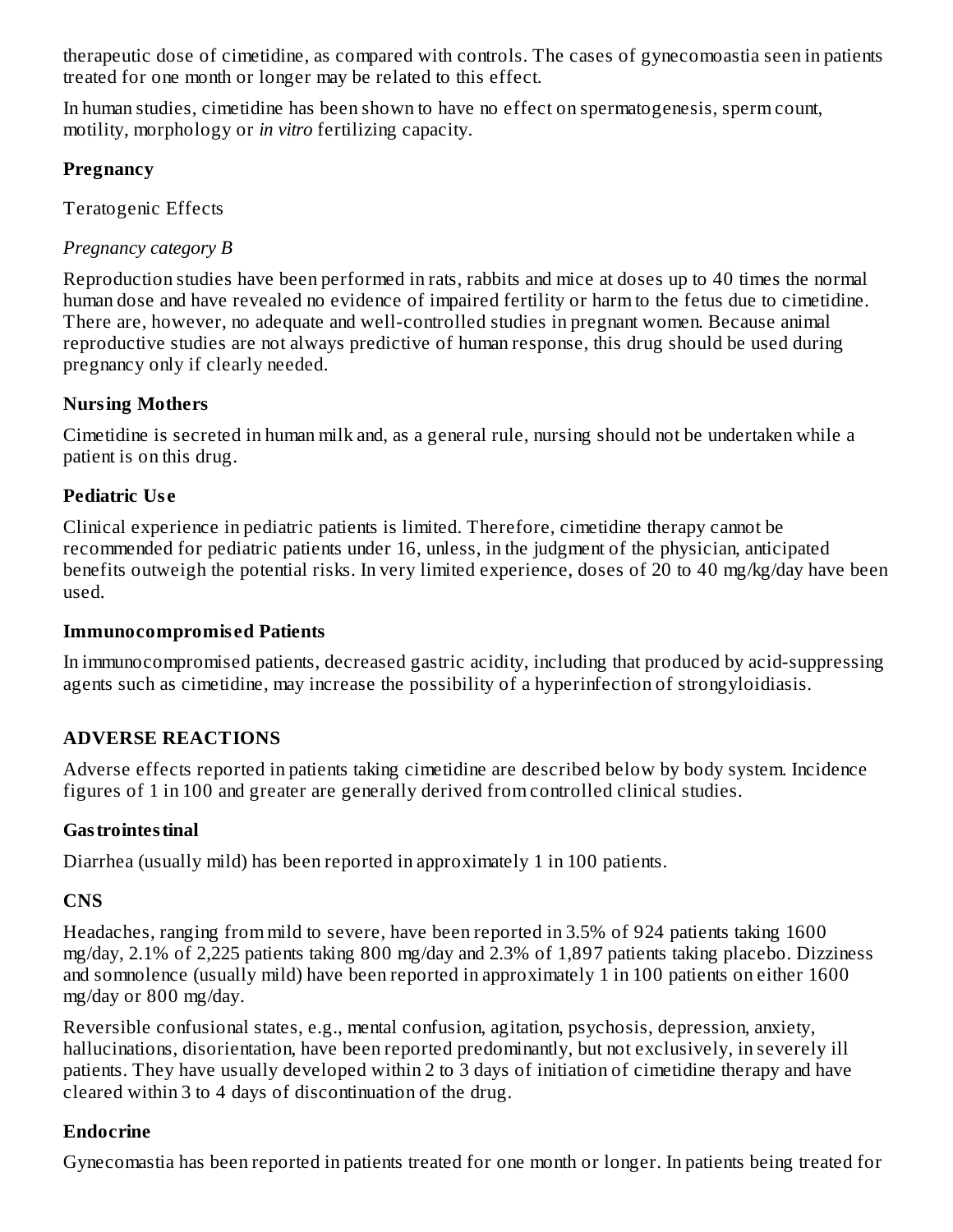pathological hypersecretory states, this occurred in about 4% of cases while in all others the incidence was 0.3% to 1% in various studies. No evidence of induced endocrine dysfunction was found, and the condition remained unchanged or returned toward normal with continuing cimetidine treatment.

Reversible impotence has been reported in patients with pathological hypersecretory disorders, e.g., Zollinger-Ellison Syndrome, receiving cimetidine, particularly in high doses for at least 12 months (range 12 to 79 months, mean 38 months). However, in large-scale surveillance studies at regular dosage, the incidence has not exceeded that commonly reported in the general population.

## **Hematologic**

Decreased white blood cell counts in cimetidine-treated patients (approximately 1 per 100,000 patients), including agranulocytosis (approximately 3 per million patients, have been reported, including a few reports of recurrence on rechallenge. Most of these reports were in patients who had serious concomitant illnesses and received drugs and/or treatment known to produce neutropenia. Thrombocytopenia (approximately 3 per million patients) and, very rarely, cases of pancytopenia or aplastic anemia have also been reported. As with some other  $\rm H_2$ -receptor antagonists, there have been extremely rare reports of immune hemolytic anemia.

## **Hepatobiliary**

Dose-related increases in serum transaminase have been reported. In most cases they did not progress with continued therapy and returned to normal at the end of therapy. There have been rare reports of cholestatic or mixed cholestatic-hepatocellular effects. These were usually reversible. Because of the predominance of cholestatic features, severe parenchymal injury is considered highly unlikely. However, as in the occasional liver injury with other  $\rm H_2$ -receptor antagonists, in exceedingly rare circumstances fatal outcomes have been reported.

There has been reported a single case of biopsy-proven periportal hepatic fibrosis in a patient receiving cimetidine.

Rare cases of pancreatitis, which cleared on withdrawal of the drug, have been reported.

## **Hypers ensitivity**

Rare cases of fever and allergic reactions including anaphylaxis and hypersensitivity vasculitis, which cleared on withdrawal of the drug, have been reported.

## **Renal**

Small, possibly dose-related increases in plasma creatinine, presumably due to competition for renal tubular secretion, are not uncommon and do not signify deteriorating renal function. Rare cases of interstitial nephritis and urinary retention, which cleared on withdrawal of the drug, have been reported.

## **Cardiovas cular**

Rare cases of bradycardia, tachycardia and A-V heart block have been reported with  $\rm H_2$ -receptor antagonists.

## **Mus culoskeletal**

There have been rare reports of reversible arthralgia and myalgia; exacerbation of joint symptoms in patients with preexisting arthritis has also been reported. Such symptoms have usually been alleviated by a reduction in cimetidine dosage. Rare cases of polymyositis have been reported, but no causal relationship has been established.

## **Integumental**

Mild rash and, very rarely, cases of severe generalized skin reactions including Stevens-Johnson syndrome, epidermal necrolysis, erythema multiforme, exfoliative dermatitis and generalized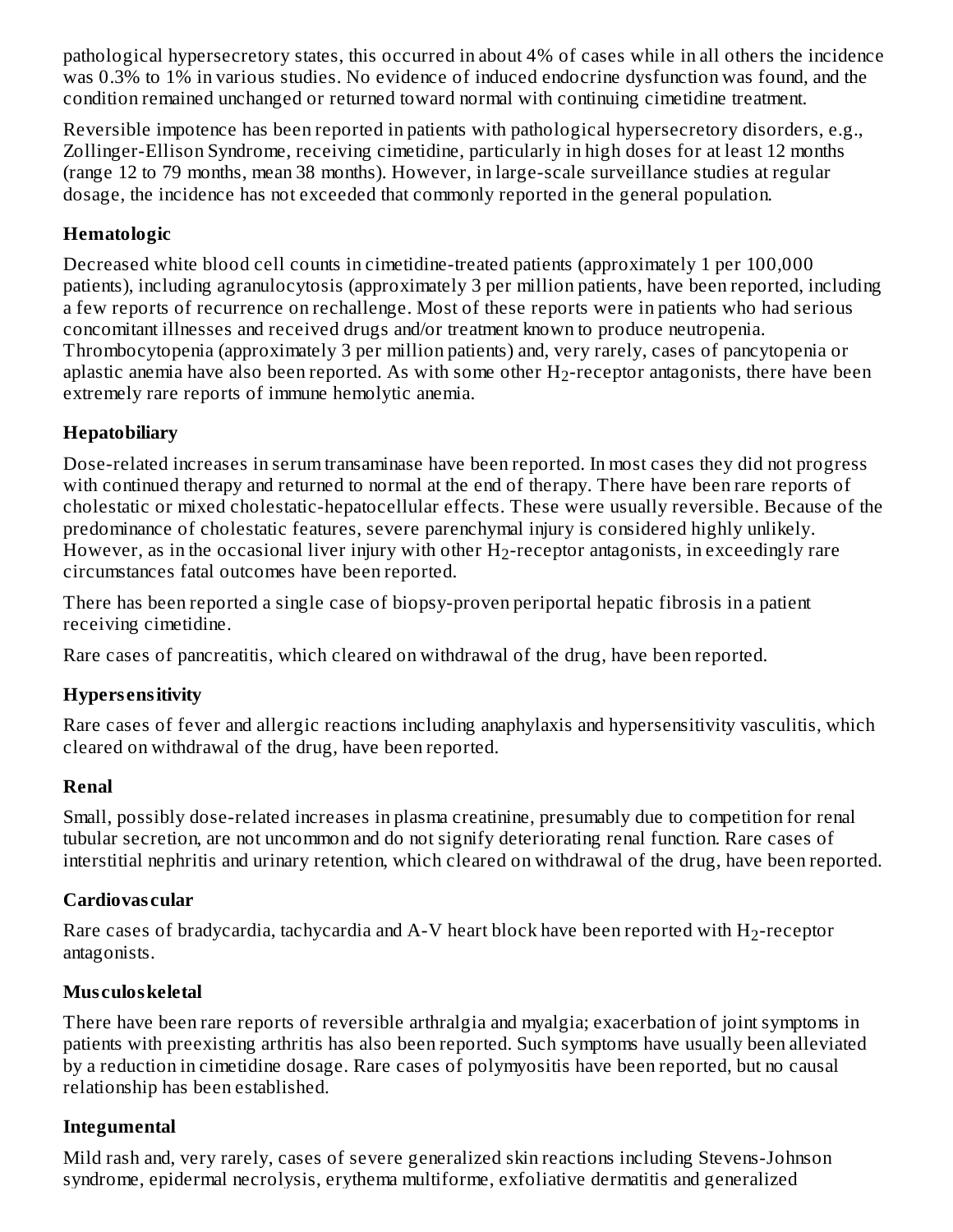syndrome, epidermal necrolysis, erythema multiforme, exfoliative dermatitis and generalized exfoliative erythroderma have been reported with  $\rm H_2$ -receptor antagonists. Reversible alopecia has been reported very rarely.

#### **Immune Function**

There have been extremely rare reports of strongyloidiasis hyperinfection in immunocompromised patients.

## **Respiratory**

A large epidemiological study suggested an increased risk of developing pneumonia in current users of histamine-2-receptor antagonists (H<sub>2</sub>RAs) compared to patients who had stopped H<sub>2</sub>RA treatment, with an observed adjusted relative risk of 1.63 (95% CI, 1.07 to 2.48). However, a causal relationship between use of  $\rm H_2RAs$  and pneumonia has not been established.

## **OVERDOSAGE**

Studies in animals indicate that toxic doses are associated with respiratory failure and tachycardia that may be controlled by assisted respiration and the administration of a beta-blocker.

Reported acute ingestions orally of up to 20 grams have been associated with transient adverse effects similar to those encountered in normal clinical experience. The usual measures to remove unabsorbed material from the gastrointestinal tract, clinical monitoring, and supportive therapy should be employed.

There have been reports of severe CNS symptoms, including unresponsiveness, following ingestion of between 20 and 40 grams of cimetidine, and extremely rare reports following concomitant use of multiple CNS active medications and ingestion of cimetidine at doses less than 20 grams. An elderly, terminally ill dehydrated patient with organic brain syndrome receiving concomitant antipsychotic agents and cimetidine 4800 mg intravenously over a 24 hour period experienced mental deterioration with reversal on cimetidine discontinuation.

There have been two deaths in adults who have been reported to ingest over 40 grams orally on a single occasion.

## **DOSAGE AND ADMINISTRATION**

#### **Duodenal Ulcer**

#### Active Duodenal Ulcer

Clinical studies have indicated that suppression of nocturnal acid is the most important factor in duodenal ulcer healing (see **CLINICAL PHARMACOLOGY**, *Acid Secretion*). This is supported by recent clinical trials (see **Clinical Trials**, Active duodenal ulcer). Therefore, there is no apparent rationale, except for familiarity with use, for treating with anything other than a once-daily at bedtime oral dosage regimen.

In a U.S. oral dose-ranging study of 400 mg at bedtime, 800 mg at bedtime and 1600 mg at bedtime, a continuous dose response relationship for ulcer healing was demonstrated.

However, 800 mg at bedtime is the dose of choice for most patients, as it provides a high healing rate (the difference between 800 mg at bedtime and 1600 mg at bedtime being small), maximal pain relief, a decreased potential for drug interactions (see **PRECAUTIONS**, **Drug Interactions**) and maximal patient convenience. Patients unhealed at four weeks, or those with persistent symptoms, have been shown to benefit from two to four weeks of continued therapy.

It has been shown that patients who both have an endoscopically demonstrated ulcer larger than 1 cm and are also heavy smokers (i.e., smoke one pack of cigarettes or more per day) are more difficult to heal. There is some evidence which suggests that more rapid healing can be achieved in this subpopulation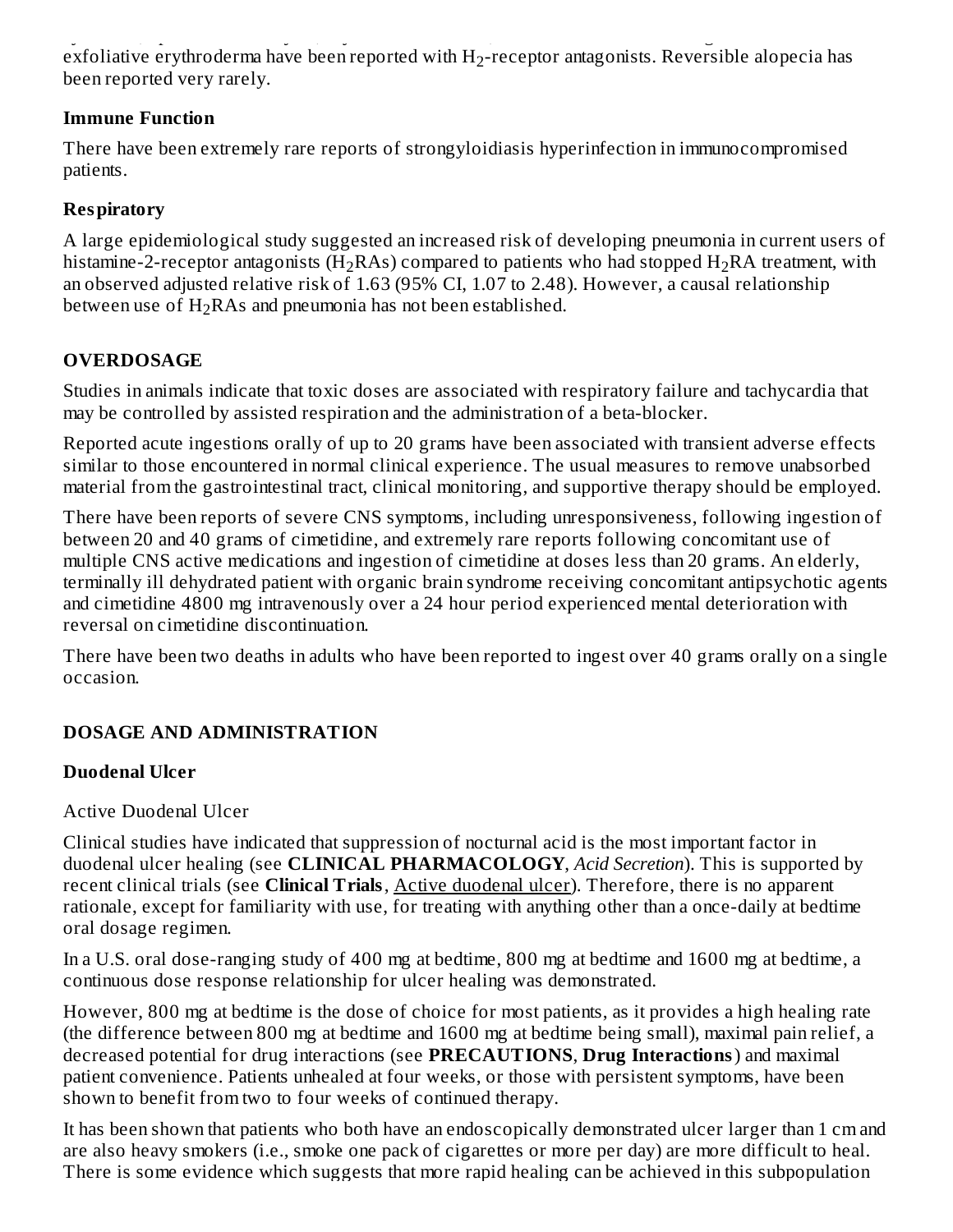with cimetidine 1600 mg at bedtime. While early pain relief with either 800 mg at bedtime or 1600 mg at bedtime is equivalent in all patients, 1600 mg at bedtime provides an appropriate alternative when it is important to ensure healing within four weeks for this subpopulation. Alternatively, approximately 94% of all patients will also heal in eight weeks with cimetidine 800 mg at bedtime.

Other cimetidine oral regimens in the U.S. which have been shown to be effective are: 300 mg four times daily, with meals and at bedtime, the original regimen with which U.S. physicians have the most experience, and 400 mg twice daily, in the morning and at bedtime (see **Clinical Trials**, Active duodenal ulcer).

Concomitant antacids should be given as needed for relief of pain. However, simultaneous administration of oral cimetidine and antacids is not recommended, since antacids have been reported to interfere with the absorption of cimetidine.

While healing with cimetidine often occurs during the first week or two, treatment should be continued for 4 to 6 weeks unless healing has been demonstrated by endoscopic examination.

Maintenance Therapy for Duodenal Ulcer

In those patients requiring maintenance therapy, the recommended adult oral dose is 400 mg at bedtime.

## **Active Benign Gastric Ulcer**

The recommended adult oral dosage for short-term treatment of active benign gastric ulcer is 800 mg at bedtime, or 300 mg four times a day with meals and at bedtime. Controlled clinical studies were limited to six weeks of treatment (see **Clinical Trials**). 800 mg at bedtime is the preferred regimen for most patients based upon convenience and reduced potential for drug interactions. Symptomatic response to cimetidine dose not preclude the presence of a gastric malignancy. It is important to follow gastric ulcer patients to assure rapid progress to complete healing.

## **Erosive Gastroesophageal Reflux Dis eas e (GERD)**

The recommended adult oral dosage for the treatment of erosive esophagitis that has been diagnosed by endoscopy is 1600 mg daily in divided doses (800 mg twice daily or 400 mg four times daily) for 12 weeks. The use of cimetidine beyond 12 weeks has not been established.

## **Pathological Hypers ecretory Conditions (such as Zollinger-Ellison Syndrome)**

Recommended adult oral dosage: 300 mg four times a day with meals at bedtime. In some patients it may be necessary to administer higher doses more frequently. Doses should be adjusted to individual patient needs, but should not usually exceed 2400 mg per day and should continue as long as clinically needed.

## **Dosage Adjustments for Patients with Impaired Renal Function**

Patients with severely impaired renal function have been treated with cimetidine. However, such dosage has been very limited. On the basis of this experience the recommended dosage is 300 mg every 12 hours orally. Should the patient's condition require, the frequency of dosing may be increased to every 8 hours or even further with caution. In severe renal failure, accumulation may occur and the lower frequency of dosing comparable with an adequate patient response should be used. When liver impairment is also present, further reductions in dosage may be necessary. Hemodialysis reduces the level of circulating cimetidine. Ideally, the dosage schedule should be adjusted so that the timing of a scheduled dose coincides with the end of hemodialysis.

## **HOW SUPPLIED**

Cimetidine tablets USP, 400 mg are dark-green, oval-shaped, film-coated tablets, debossed with N vertical bisect 204 on one side and partial bisect 400 on the reverse. They are supplied as follows:

**NDC 33261**-0024-60 bottles of 60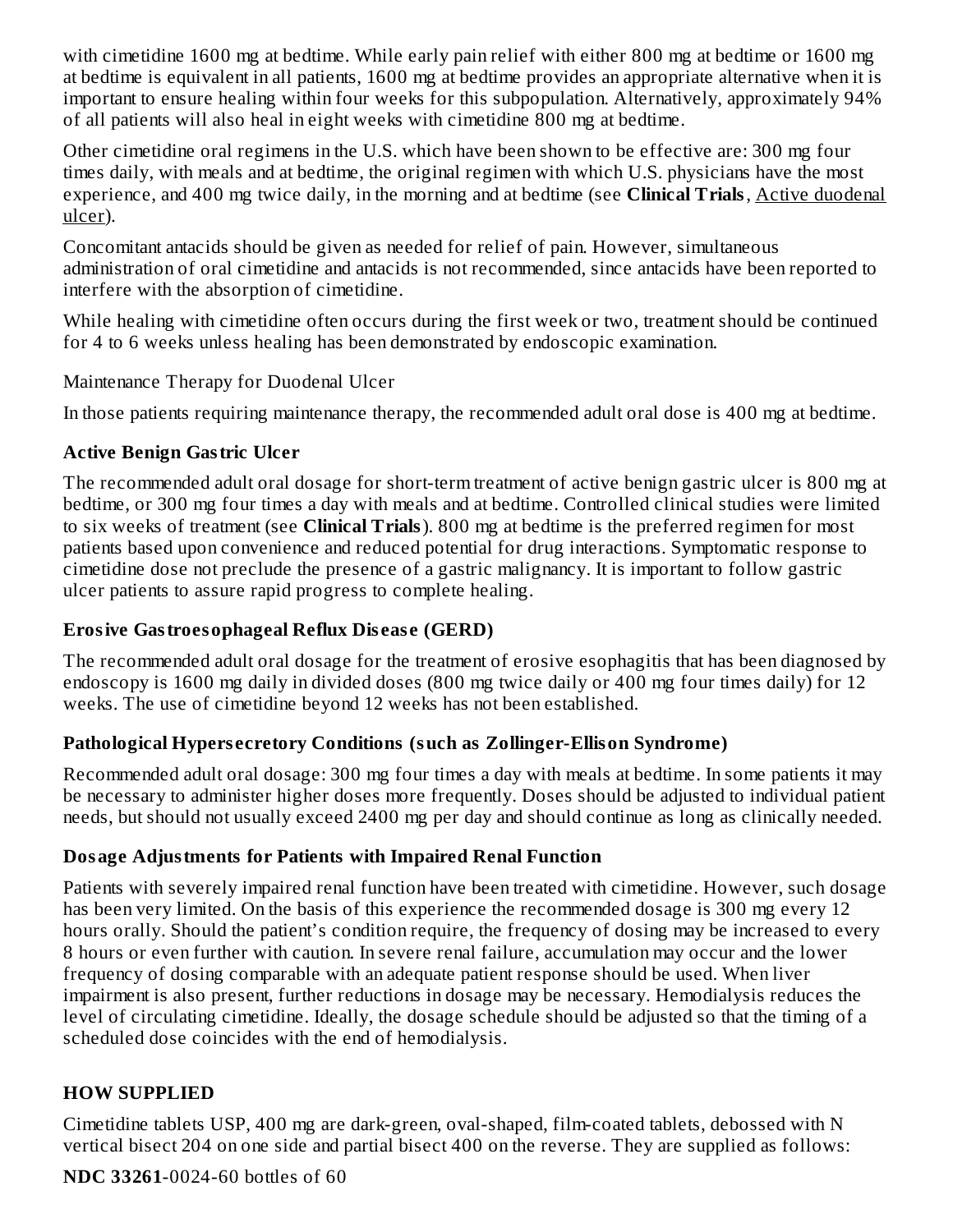Store at 20° to 25°C (68° to 77°F) [See USP Controlled Room Temperature].

Dispense in a tight, light-resistant container, as defined in the USP, with a child-resistant closure (as required).

 $*$  Theo-Dur $^{\circledR}$  is a registered trademark of Key Pharmaceuticals Inc.

Manufactured In Canada By:

## **NOVOPHARM LIMITED**

Toronto, Canada M1B 2K9

Manufactured For:

## **TEVA PHARMACEUTICALS USA**

Sellersville, PA 18960

Repackaged By : Aidarex Pharmaceuticals LLC, Corona, CA 92880

Rev. D 10/2010

## **PRINCIPAL DISPLAY PANEL**

| 38F<br>Packaged and<br>Distributed by:                                                      |                                            | AIDAREX PHARMACEUTICALS LLC.                                                                               | <b>CIMETIDINE</b>                                    | 400mg       | <b>PEEL</b><br>H                     |
|---------------------------------------------------------------------------------------------|--------------------------------------------|------------------------------------------------------------------------------------------------------------|------------------------------------------------------|-------------|--------------------------------------|
| REACH OF<br>8<br>$\frac{8}{3}$<br>ă                                                         |                                            | 880<br>CIMETIDINE                                                                                          | NDC: 33261-0024-60<br>RX QLS0000                     | 60          | PATEM<br>HERE                        |
| 펻<br>ā                                                                                      |                                            | ω                                                                                                          | <b>CIMETIDINE</b>                                    | 400mg       |                                      |
| CONTROLLED ROOM TEMP<br><b>KEEP</b>                                                         | 400 <sub>mg</sub>                          | ಠ<br>EACH TABLET CONTAINS THE FOLLOWING<br>ACTIVE INGREDIENTS:<br><b>CIMETIDINE</b><br>FILM-COATED  400 mg | NDC: 33261-0024-60<br>RXQLS0000                      | 60          |                                      |
| NE NO WE KE PETRO NE HI<br><b>CKAGE INSERT</b>                                              | <b>TABS</b><br><b>GENERIC FOR: TAGAMET</b> | ×<br>GREEN OVAL TABLET W/N SCORE 204 ON<br>ONE SIDE & SCORE 400 SCORE ON REVERSE                           | <b>CIMETIDINE</b><br>NDC: 33261-0024-60              | 400mg<br>60 | ե                                    |
| STORE                                                                                       | NDC: 33261-0024-60                         | <b>TAKE</b><br><b>HOURS</b><br><b>TIMES ADAY</b>                                                           | RXQLS0000                                            |             |                                      |
| <b>FEDERAL LAT</b><br>TION SEE PAI<br>CAUTION: FEDER<br>PRESCRIPTION. \$<br>CHILDREN. \$TOP | MFG: NOVOPHARM LIMITED TORONTO, CANADA     | <b>EVERY</b><br><b>TOME</b><br><b>HORAS</b><br><b>VECES AL DIA</b><br><b>CADA</b>                          | <b>CIMETIDINE</b><br>NDC: 33261-0024-60<br>RXQLS0000 | 400mg<br>60 | <b>THE P</b><br><b>FILE</b><br>TREET |

**Cimetidine Tablets USP 400 mg 60s Label Text**

**NDC** 33261-**0024**-60

**CIMETIDINE**

**Tablets USP**

**400 mg**

**Rx only**

**60 TABLETS**

# **CIMETIDINE**

cimetidine tablet, film coated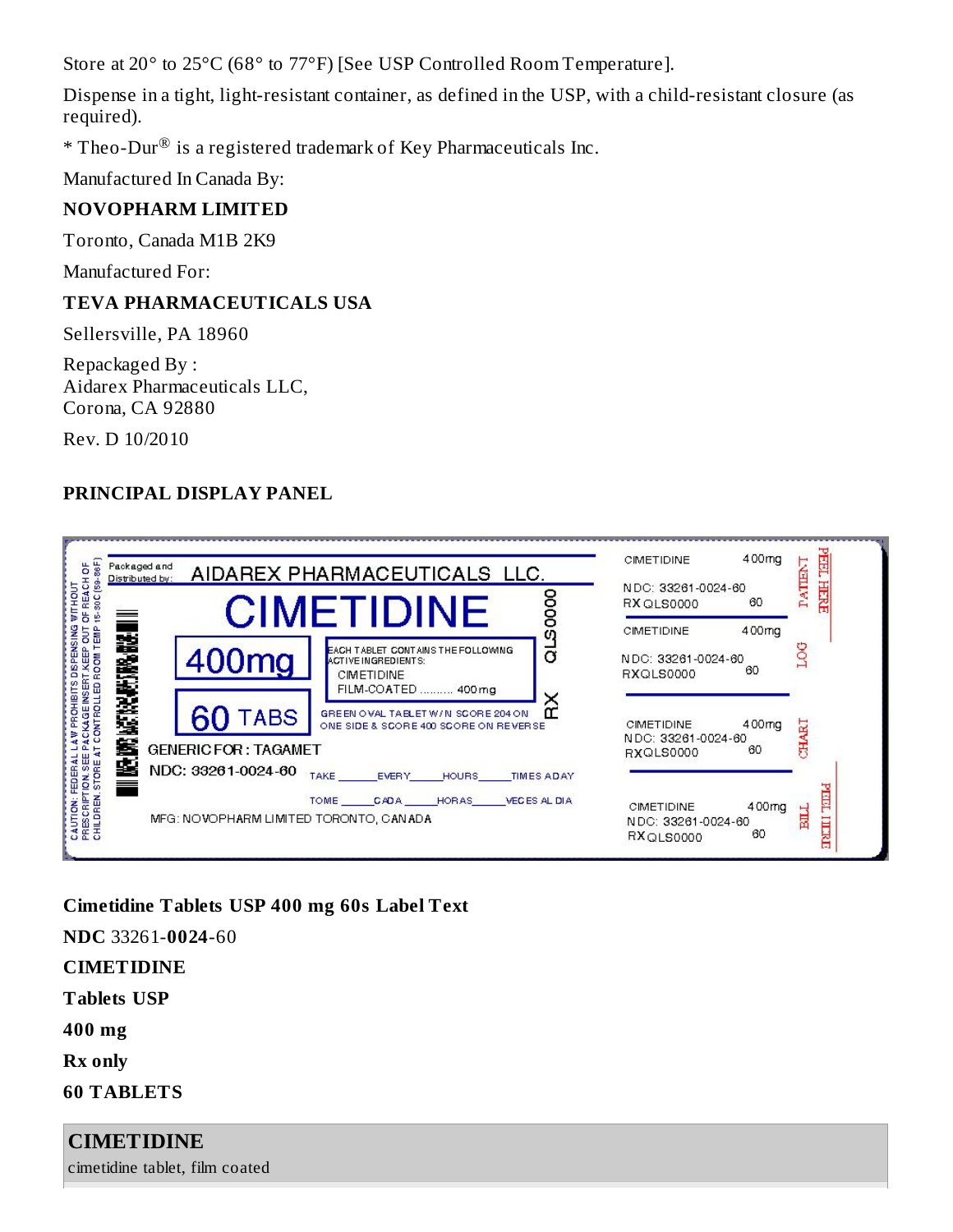| <b>Product Information</b>                      |                    |                                                              |              |                             |                          |                    |                              |  |
|-------------------------------------------------|--------------------|--------------------------------------------------------------|--------------|-----------------------------|--------------------------|--------------------|------------------------------|--|
| Product Type                                    |                    | HUMAN PRESCRIPTION DRUG                                      |              | Item Code (Source)          |                          |                    | NDC:33261-024(NDC:0093-8204) |  |
| <b>Route of Administration</b>                  |                    | ORAL                                                         |              |                             |                          |                    |                              |  |
|                                                 |                    |                                                              |              |                             |                          |                    |                              |  |
|                                                 |                    |                                                              |              |                             |                          |                    |                              |  |
| <b>Active Ingredient/Active Moiety</b>          |                    |                                                              |              |                             |                          |                    |                              |  |
|                                                 |                    | <b>Ingredient Name</b>                                       |              |                             | <b>Basis of Strength</b> |                    | Strength                     |  |
|                                                 |                    | CIMETIDINE (UNII: 80061L1WGD) (CIMETIDINE - UNII:80061L1WGD) |              |                             | <b>CIMETIDINE</b>        |                    | $400$ mg                     |  |
|                                                 |                    |                                                              |              |                             |                          |                    |                              |  |
|                                                 |                    |                                                              |              |                             |                          |                    |                              |  |
| <b>Inactive Ingredients</b>                     |                    |                                                              |              |                             |                          |                    |                              |  |
|                                                 |                    | <b>Ingredient Name</b>                                       |              |                             |                          |                    | Strength                     |  |
| STARCH, CORN (UNII: O8232NY3SJ)                 |                    |                                                              |              |                             |                          |                    |                              |  |
| MAGNESIUM STEARATE (UNII: 70097M6I30)           |                    |                                                              |              |                             |                          |                    |                              |  |
| CELLULOSE, MICRO CRYSTALLINE (UNII: OP1R32D61U) |                    |                                                              |              |                             |                          |                    |                              |  |
| PO VIDONES (UNII: FZ989GH94E)                   |                    |                                                              |              |                             |                          |                    |                              |  |
| SO DIUM LAURYL SULFATE (UNII: 368GB5141J)       |                    |                                                              |              |                             |                          |                    |                              |  |
|                                                 |                    | SODIUM STARCH GLYCOLATE TYPE A POTATO (UNII: 5856J3G2A2)     |              |                             |                          |                    |                              |  |
| <b>CARNAUBA WAX (UNII: R12CBM0EIZ)</b>          |                    |                                                              |              |                             |                          |                    |                              |  |
| HYPROMELLOSES (UNII: 3NXW29V3WO)                |                    |                                                              |              |                             |                          |                    |                              |  |
| POLYETHYLENE GLYCOLS (UNII: 3WJQ0SDW1A)         |                    |                                                              |              |                             |                          |                    |                              |  |
| POLYSORBATE 80 (UNII: 6OZP39ZG8H)               |                    |                                                              |              |                             |                          |                    |                              |  |
| TALC (UNII: 7SEV7J4R1U)                         |                    |                                                              |              |                             |                          |                    |                              |  |
| TITANIUM DIO XIDE (UNII: 15FIX9V2JP)            |                    |                                                              |              |                             |                          |                    |                              |  |
| TRIETHYL CITRATE (UNII: 8Z96QXD6UM)             |                    |                                                              |              |                             |                          |                    |                              |  |
| D&C YELLOW NO. 10 (UNII: 35SW5USQ3G)            |                    |                                                              |              |                             |                          |                    |                              |  |
| FD&C BLUE NO. 1 (UNII: H3R47K3TBD)              |                    |                                                              |              |                             |                          |                    |                              |  |
| FD&C YELLOW NO. 6 (UNII: H77VEI93A8)            |                    |                                                              |              |                             |                          |                    |                              |  |
| ALUMINUM OXIDE (UNII: LMI26O6933)               |                    |                                                              |              |                             |                          |                    |                              |  |
|                                                 |                    |                                                              |              |                             |                          |                    |                              |  |
|                                                 |                    |                                                              |              |                             |                          |                    |                              |  |
| <b>Product Characteristics</b>                  |                    |                                                              |              |                             |                          |                    |                              |  |
| Color                                           | GREEN (dark green) |                                                              | <b>Score</b> |                             |                          | 2 pieces           |                              |  |
| <b>Shape</b>                                    | <b>OVAL</b>        |                                                              | Size         |                             |                          | $16 \,\mathrm{mm}$ |                              |  |
| Flavor                                          |                    |                                                              |              | <b>Imprint Code</b>         |                          | N;204;400          |                              |  |
| <b>Contains</b>                                 |                    |                                                              |              |                             |                          |                    |                              |  |
|                                                 |                    |                                                              |              |                             |                          |                    |                              |  |
|                                                 |                    |                                                              |              |                             |                          |                    |                              |  |
| <b>Packaging</b>                                |                    |                                                              |              |                             |                          |                    |                              |  |
| <b>Item Code</b><br>$\#$                        |                    | <b>Package Description</b>                                   |              | <b>Marketing Start Date</b> |                          |                    | <b>Marketing End Date</b>    |  |
| 1 NDC:33261-024-60                              |                    | 60 in 1 BOTTLE, PLASTIC                                      |              |                             |                          |                    |                              |  |
|                                                 |                    |                                                              |              |                             |                          |                    |                              |  |
|                                                 |                    |                                                              |              |                             |                          |                    |                              |  |
| <b>Marketing Information</b>                    |                    |                                                              |              |                             |                          |                    |                              |  |
|                                                 |                    |                                                              |              |                             |                          |                    |                              |  |
| <b>Marketing Category</b>                       |                    | <b>Application Number or Monograph Citation</b>              |              | <b>Marketing Start Date</b> |                          |                    | <b>Marketing End Date</b>    |  |
| <b>ANDA</b>                                     | ANDA074151         |                                                              |              | 02/02/2004                  |                          |                    |                              |  |